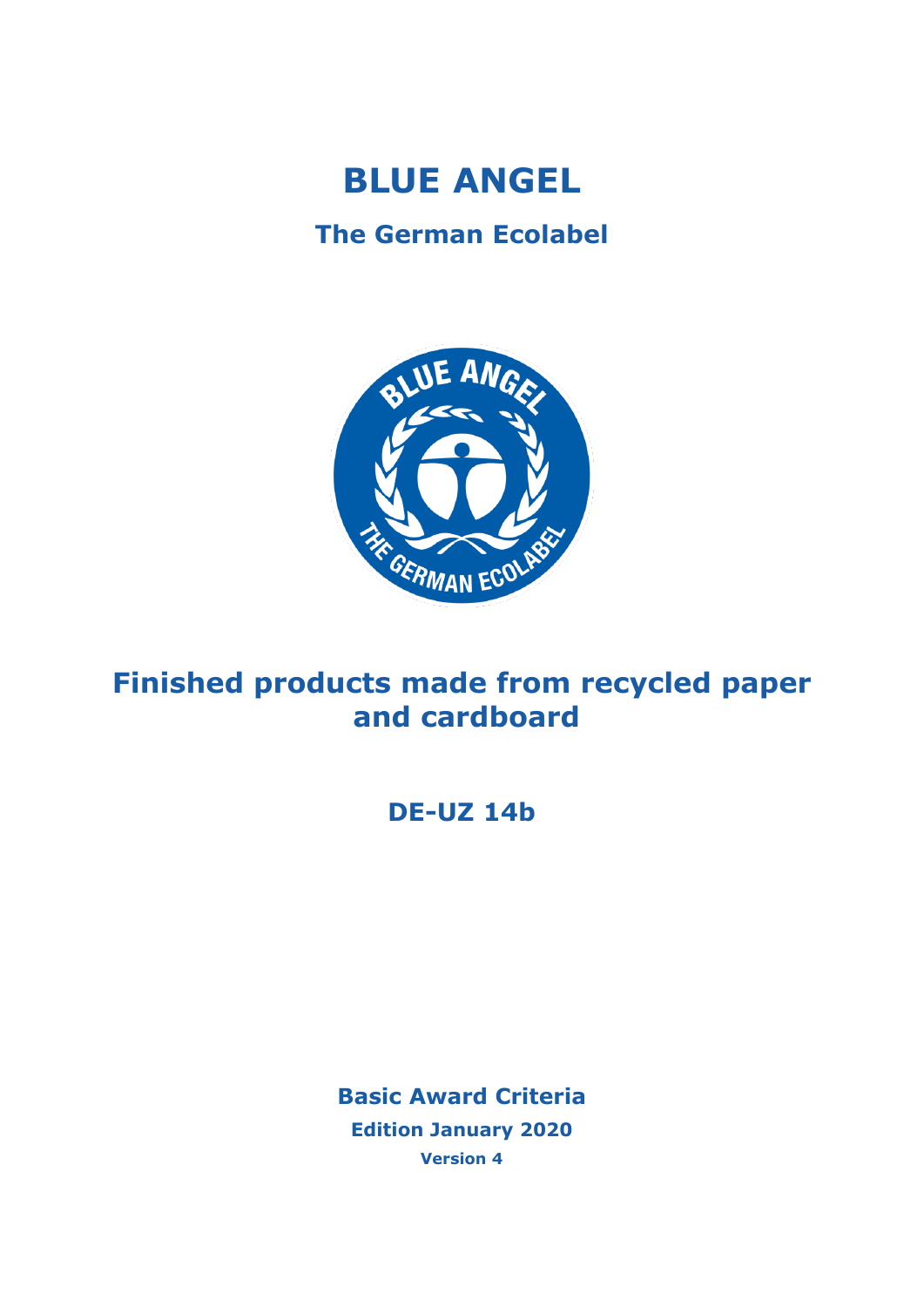#### **The Environmental Label is supported by the following four institutions:**



The Federal Ministry for the Environment, Nature Conservation, Nuclear Safety and Consumer Protection is the owner of the label. It regularly provides information on the decisions taken by the Environmental Label Jury.

The German Environmental Agency with its specialist department for "Ecodesign, Eco-Labelling and Environmentally friendly Procurement" acts as office of the Environmental Label Jury and develops the technical criteria of the Basic Criteria for Award of the Blue Angel.

The Environmental Label Jury is the independent, decision-making body for the Blue Angel and includes representatives from environmental and consumer associations, trade unions, industry, the trade, crafts, local authorities, academia, the media, churches, young people and the German federal states.

The RAL gGmbH is the awarding body for the Environmental Label. It organises the process for developing the relevant award criteria in independent expert hearings – which involve all relevant interest groups.

If you require further information please contact: RAL gGmbH **RAL UMWELT** Fränkische Straße 7 53229 Bonn Tel: +49 (0) 228 / 6 88 95 - 190 E-Mail: [umweltzeichen@ral.de](mailto:umweltzeichen@ral.de) [www.blauer-engel.de](http://www.blauer-engel.de/)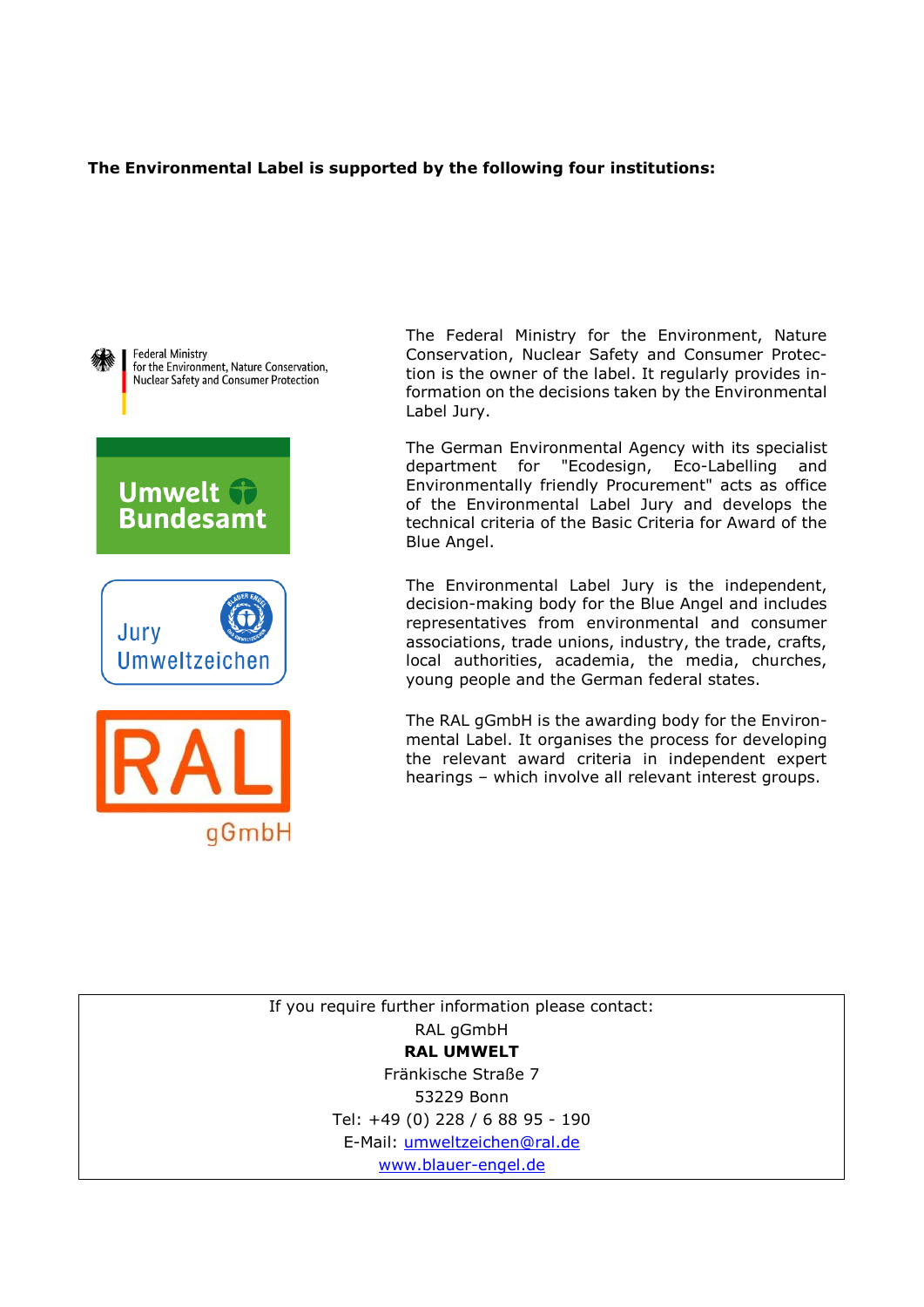Version 1 (01/2020): First Edition, Expiry date: December 31, 2024 Version 2 (04/2020): Change to Paragraph 3.2 (new 3.3). Version 3 (05/2021): Change to Paragraph 3.8 (new 3.9.1). Version 4 (01/2022): Integration of finished products made from cardboard (previously DE-UZ-56), extension of the term of validity until 31/12/2026.

## **Table of contents**

| $\mathbf{1}$   |                                                                                           |  |  |  |  |  |
|----------------|-------------------------------------------------------------------------------------------|--|--|--|--|--|
| 1.1            |                                                                                           |  |  |  |  |  |
| 1.2            |                                                                                           |  |  |  |  |  |
| 1.3            |                                                                                           |  |  |  |  |  |
| 1.4            |                                                                                           |  |  |  |  |  |
| $\overline{2}$ |                                                                                           |  |  |  |  |  |
| 3              |                                                                                           |  |  |  |  |  |
| 3.1            |                                                                                           |  |  |  |  |  |
| 3.2            |                                                                                           |  |  |  |  |  |
| 3.3            | Requirements for dyes, toners, printing inks, surface finishing agents, coating materials |  |  |  |  |  |
| 3.4            |                                                                                           |  |  |  |  |  |
| 3.5            |                                                                                           |  |  |  |  |  |
| 3.6            |                                                                                           |  |  |  |  |  |
| 3.7            |                                                                                           |  |  |  |  |  |
| 3.8            |                                                                                           |  |  |  |  |  |
| 3.9            |                                                                                           |  |  |  |  |  |
|                | 3.9.1                                                                                     |  |  |  |  |  |
| 3.9.2          |                                                                                           |  |  |  |  |  |
| 3.9.3          |                                                                                           |  |  |  |  |  |
| 3.10           |                                                                                           |  |  |  |  |  |
| 3.11           |                                                                                           |  |  |  |  |  |
| 4              |                                                                                           |  |  |  |  |  |
| 5              |                                                                                           |  |  |  |  |  |
|                |                                                                                           |  |  |  |  |  |
|                |                                                                                           |  |  |  |  |  |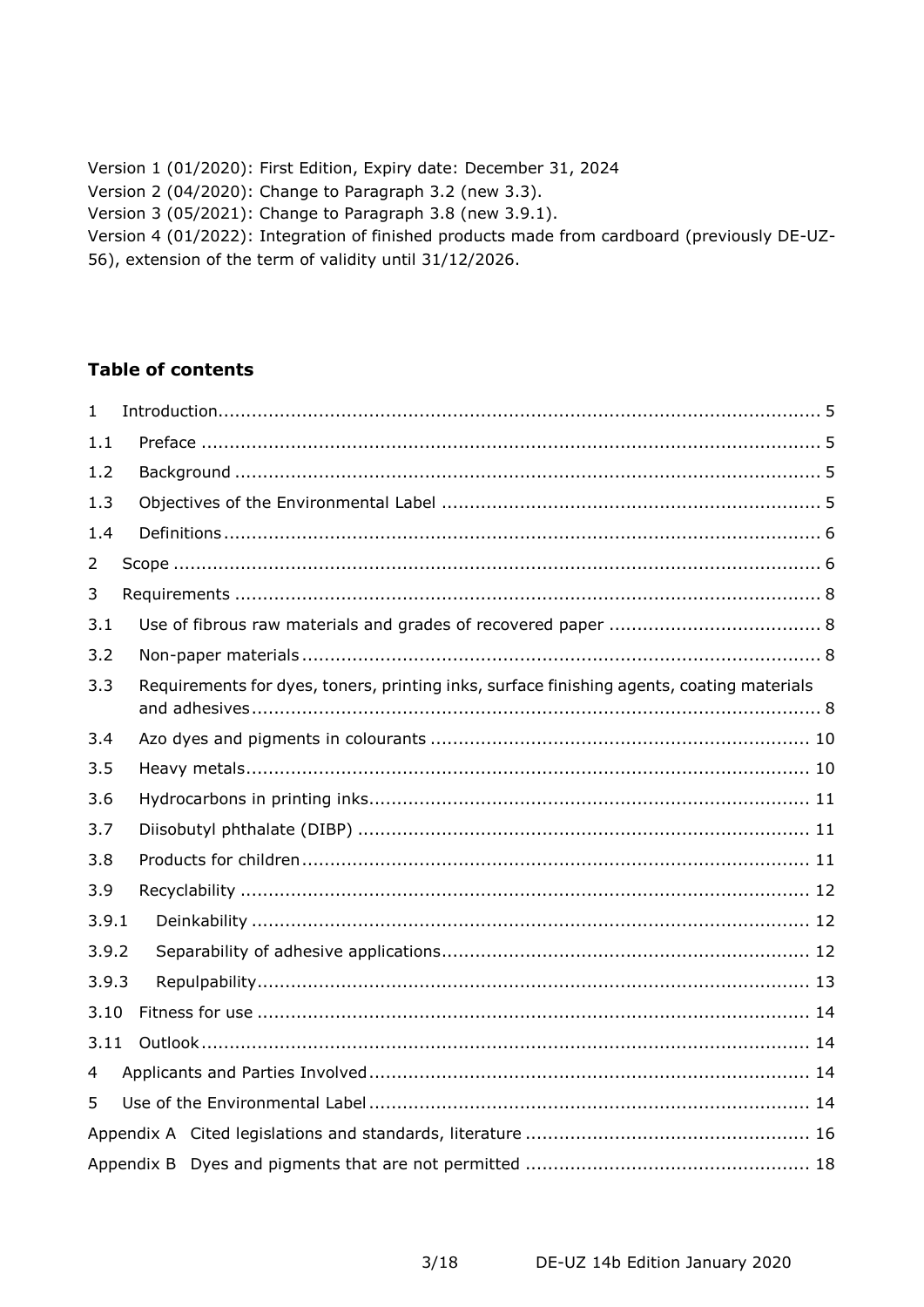**This document is a translation of a German original. In case of dispute, the original document should be taken as authoritative.**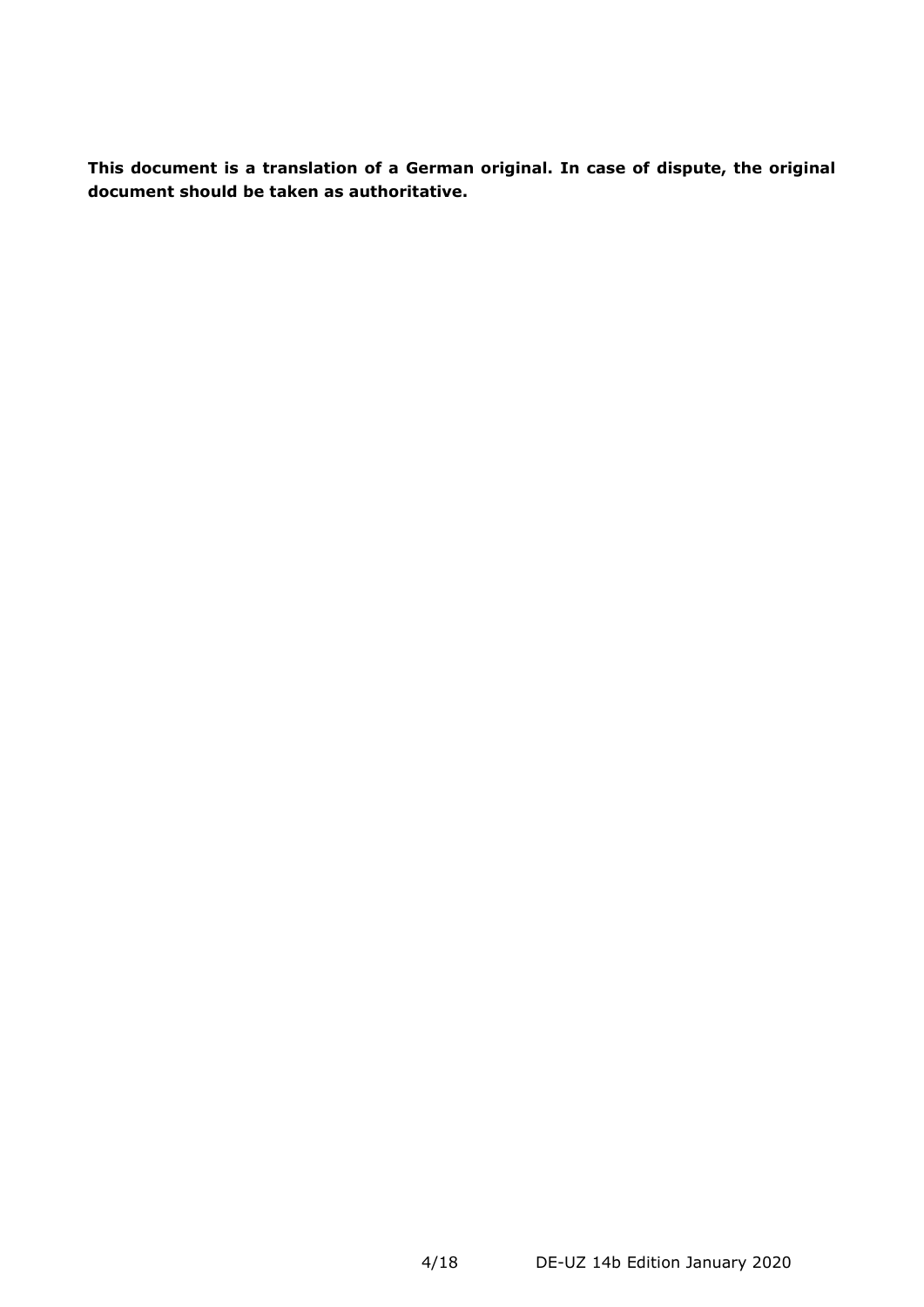## <span id="page-4-0"></span>**1 Introduction**

## <span id="page-4-1"></span>**1.1 Preface**

In cooperation with the Federal Ministry for the Environment, Nature Conservation, Nuclear Safety and Consumer Protection, the German Environmental Agency and considering the results of the expert hearings conducted by RAL gGmbH, the Environmental Label Jury has set up these Basic Criteria for the Award of the Environmental Label. RAL gGmbH has been tasked with awarding the Environmental Label.

Upon application to RAL gGmbH and on the basis of a Contract on the Use of the Environmental Label to be concluded with RAL gGmbH, the permission to use the Environmental Label may be granted to all products, provided that they comply with the requirements as specified hereinafter.

The product must comply with all the legal requirements in the country in which it is to be marketed. The applicant shall declare that the product meets this requirement.

## <span id="page-4-2"></span>**1.2 Background**

Finished products made from paper and cardboard are highly disseminated products. The use of recycled paper and cardboard to manufacture recyclable products primarily for office and school supplies contributes to the preservation of resources, especially ecosystems such as forests, and thus helps to protect species and the climate. It also reduces the amount of waste, especially when using recovered paper from household and commercial collections for the production of the base paper or cardboard.

The environmental pollution directly associated with the cellulose and pulp production is avoided. In a comparison of their impact on ecological systems, those paper products made from recovered paper perform significantly better in terms of their use of resources, waste water load and water and energy consumption than paper products made from virgin fibres that use wood as a source of fibrous raw materials – when the products have comparable performance characteristics.

## <span id="page-4-3"></span>**1.3 Objectives of the Environmental Label**

The objective of the environmental label is to highlight those finished products made from recycled paper and cardboard that meet high environmental standards. Therefore, the requirements focus on the use of recycled paper certified with the Blue Angel for the production of finished products made from paper. The environmental label thus contributes to the preservation of resources and helps to protect species and the climate. All of the materials added to the finished products are subject to strict criteria and any substances harmful to the environment and human health should be avoided. The finished products should allow for the recycling of its paper fibres through the use of suitable inks, varnishes and adhesives as well as their applications. The environmental label thus also provides guidance in the area of procurement and for the consumption of environmentally friendly products.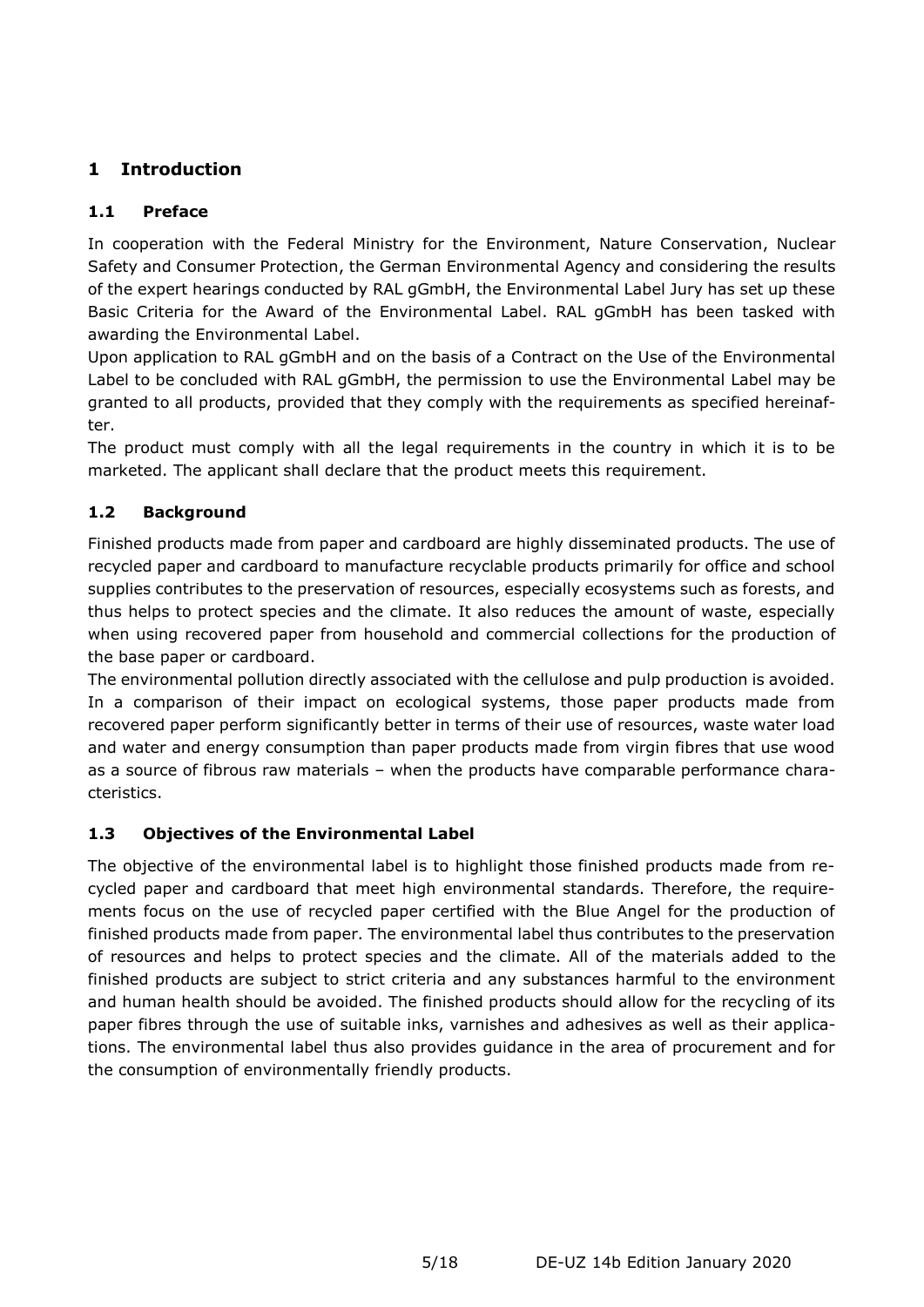Therefore, following benefits for the environment and health are stated in the explanatory box:



#### <span id="page-5-0"></span>**1.4 Definitions**

**Finished products** in the sense of these Basic Award Criteria are printed or unprinted products made from recycled paper and cardboard certified with the Blue Angel that are primarily intended for office and school supplies.

**Recycled cardboard** describes cardboard produced using fibres sourced 100 % from recovered paper with a basis weight of around 150 g/m².

**Recycled paper** describes paper and cardboard produced using fibres sourced 100 % from recovered paper (secondary fibres).

**Recovered paper** is the umbrella term for paper, cardboard and paperboard that is collected after use or processing. Refer to DIN EN 643 for specifications about the different grades of recovered paper.

## <span id="page-5-1"></span>**2 Scope**

These Basic Award Criteria apply to finished products made from recycled paper and cardboard (certified according to DE-UZ 14a or DE-UZ 56<sup>1</sup>) that are primarily intended for office and school supplies.

The scope of the Basic Award Criteria thus includes<sup>2</sup>:

- a) Finished products made primarily from recycled paper
- Exercise books
- Book covers<sup>3</sup>
- Writing pads, flip-chart pads, painting and drawing pads
- Ring binder dividers
- **Labels**

-

• Sticky memo notes, sticky notes

<sup>1</sup> Valid until the end of 31/12/2022

<sup>&</sup>lt;sup>2</sup> It is possible for other products to be approved upon application and after consultation between RAL gGmbH and the UBA.

 $3$  with the exception of the Blue Angel logo and trading information: Order number, guide lines for e.g. address, small company logo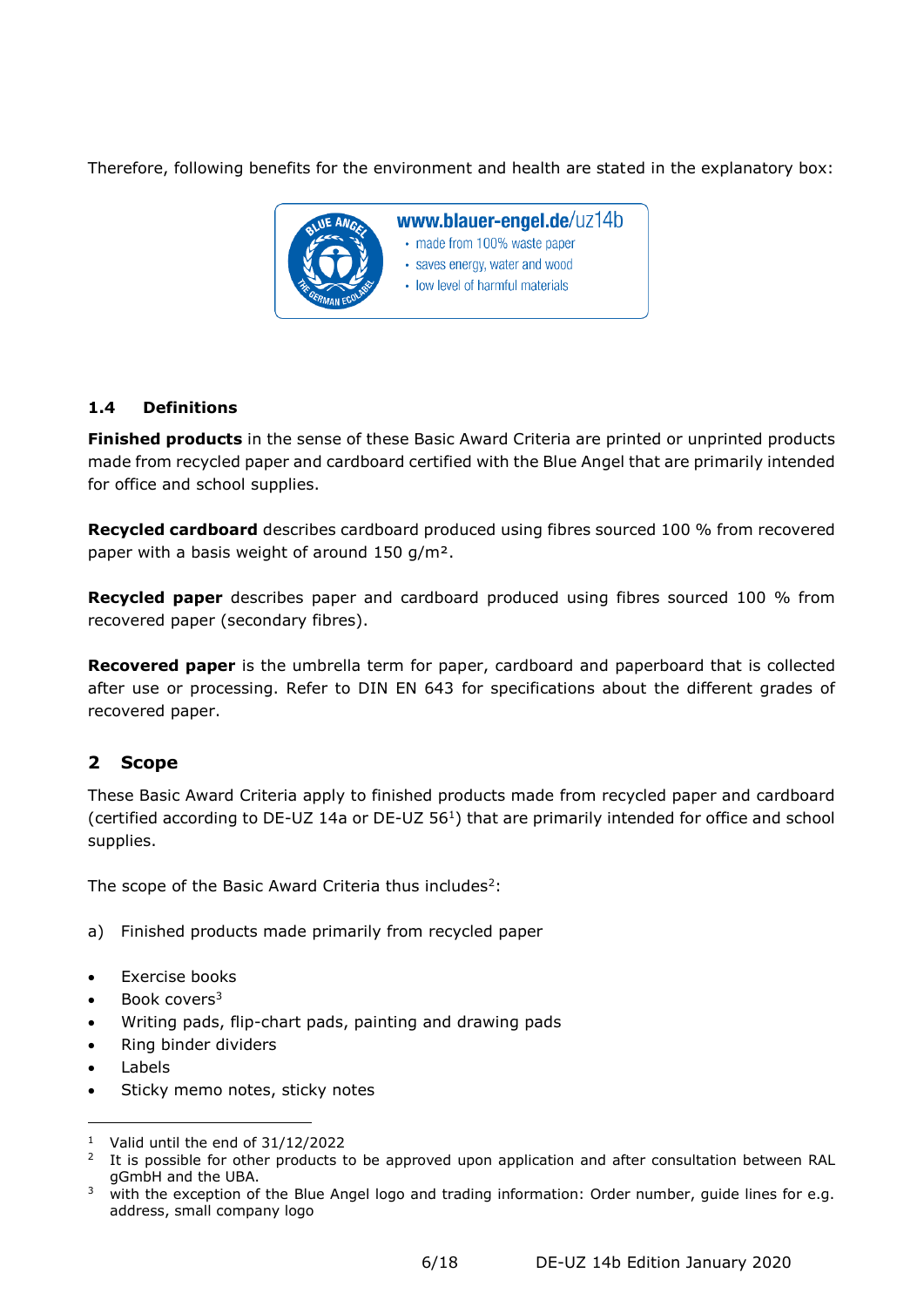- Tinted drawing paper, tinted drawing card and handicraft paper
- Presentation cards, index cards
- Notebooks
- Memo cubes
- Unprinted postcards<sup>3</sup>
- Unprinted envelopes, padded envelopes made from DE-UZ 14a paper
- Invoice sheets, form books
- Paper dividers
- Tokens
- Desk pads
- Colouring books, text books and puzzle books
- Office calendars<sup>4</sup>
- Gift paper
- b) Finished products made primarily from recycled cardboard
- Folders (such as e.g. archive folders)
- Ring binders
- Binders (such as e.g. loose-leaf binders)
- Organiser files
- Magazine files
- Dividers and dividing strips
- Circulation folders
- Document folders (such as e.g. legal folders and flap folders with elastic bands)
- File folders
- Conference folders
- File covers
- Desk organisers
- Signature folders
- Application folders
- File indexing systems (hook files, suspension files, eyelet files, hanging files)
- Cardboard index dividers
- Clipboards

-

- Collection boxes
- Presentation cards

Finished products for packaging purposes (packaging/shipping materials) are excluded from the scope of these Basic Award Criteria. Single-colour packaging and kraft papers are also excluded from the scope of these Basic Award Criteria.

<sup>4</sup> Decorative calendars, such as e.g. image, art and photo calendars, fall under the scope of DE-UZ 195 for printed matter.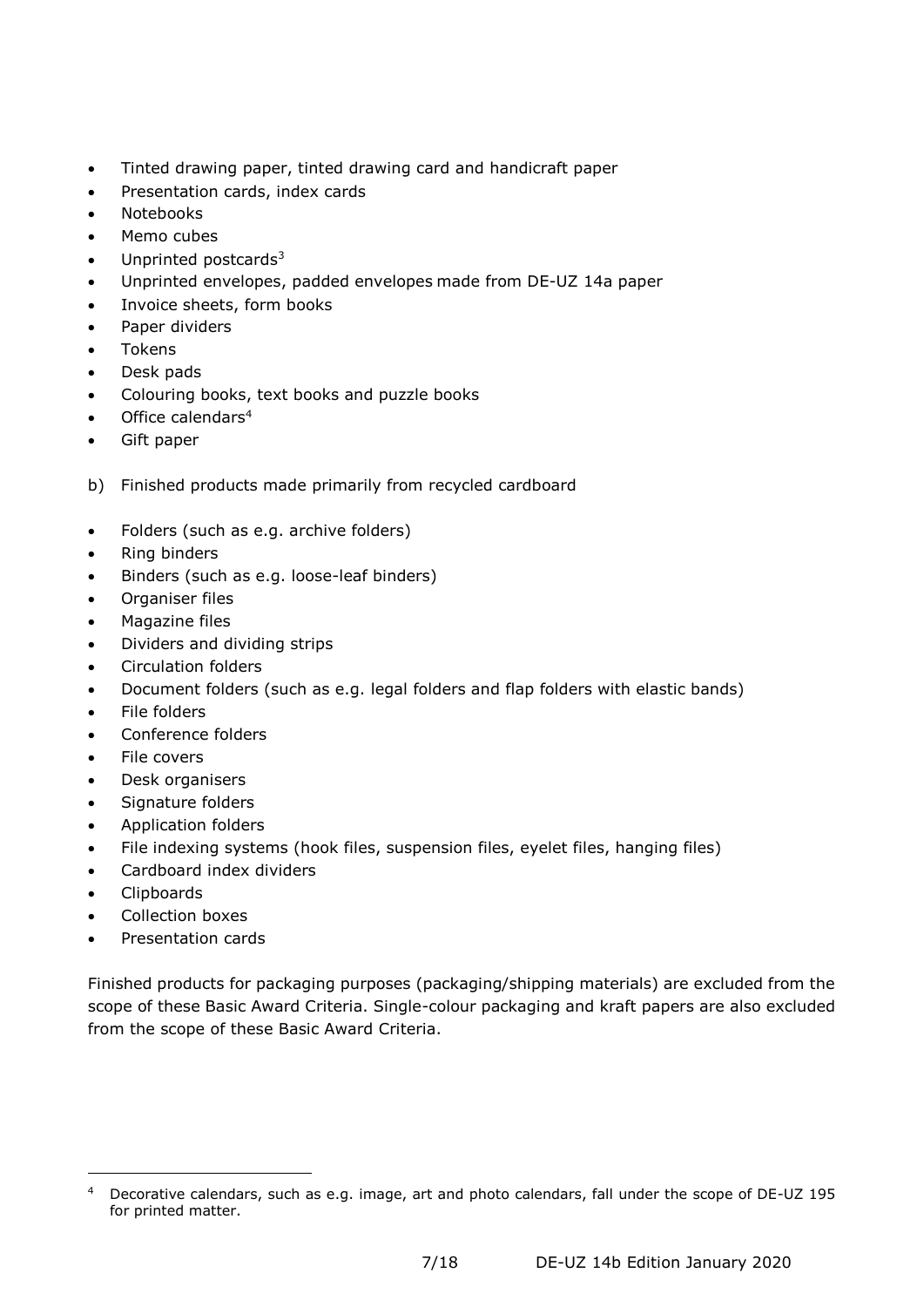## <span id="page-7-0"></span>**3 Requirements**

## <span id="page-7-1"></span>**3.1 Use of fibrous raw materials and grades of recovered paper**

The paper or cardboard used for the products must be certified in accordance with DE-UZ 14a or DE-UZ 561.<sup>5</sup> Accordingly, all of the paper fibres in the product according to Paragraph 2 must have been sourced 100% from recovered paper.

For finished products according to 2b), a tolerance limit of 5 % of other types of paper is permitted.

## *Compliance verification*

*The applicant shall state the recycled paper or recycled cardboard used for the product, its trade name, manufacturer and the relevant contract numbers in Annex 1 and submit a product sample as Annex 2.*

## <span id="page-7-2"></span>**3.2 Non-paper materials**

For finished products according to 2a), a tolerance limit of 5 % of other non-paper materials (e.g. metal, plastic) is permitted, based on the total mass of the product.

For finished products according to 2b), non-paper materials are permitted if they are required to fulfil certain functions (e.g. closing mechanisms, eyelets, studs and suspension file rails made of metal, gripping rings made of metal, corner protectors (strips) made of metal, signs made of plastic, straps and elastic bands for folders, linen paper for desk organisers, tabs made of plastic). The minimisation principle applies to all materials added to the product. They should only be used in the quantities required to fulfil certain functions. The character of a finished product made of recycled paper or cardboard must be retained.

The use of PVC plastic is not permitted.

## *Compliance verification*

*The applicant shall declare compliance with the requirements in Annex 1 and state the function, material and proportion of the total mass.*

## <span id="page-7-3"></span>**3.3 Requirements for dyes, toners, printing inks, surface finishing agents, coating materials and adhesives**

The minimisation principle applies to dyes, toners, printing inks, surface finishing agents, coating materials and adhesives. They should only be used in the quantities required to fulfil certain functions. Varnishes may only be used to protect the jackets and cover sheets of exercise books or calendars and drawing books or notebooks<sup>6</sup>.

-

<sup>5</sup> As an exception to this rule, paper certified in accordance with DE-UZ 217a may be used for the production of printed gift paper.

<sup>&</sup>lt;sup>6</sup> The use of foils of any type is prohibited.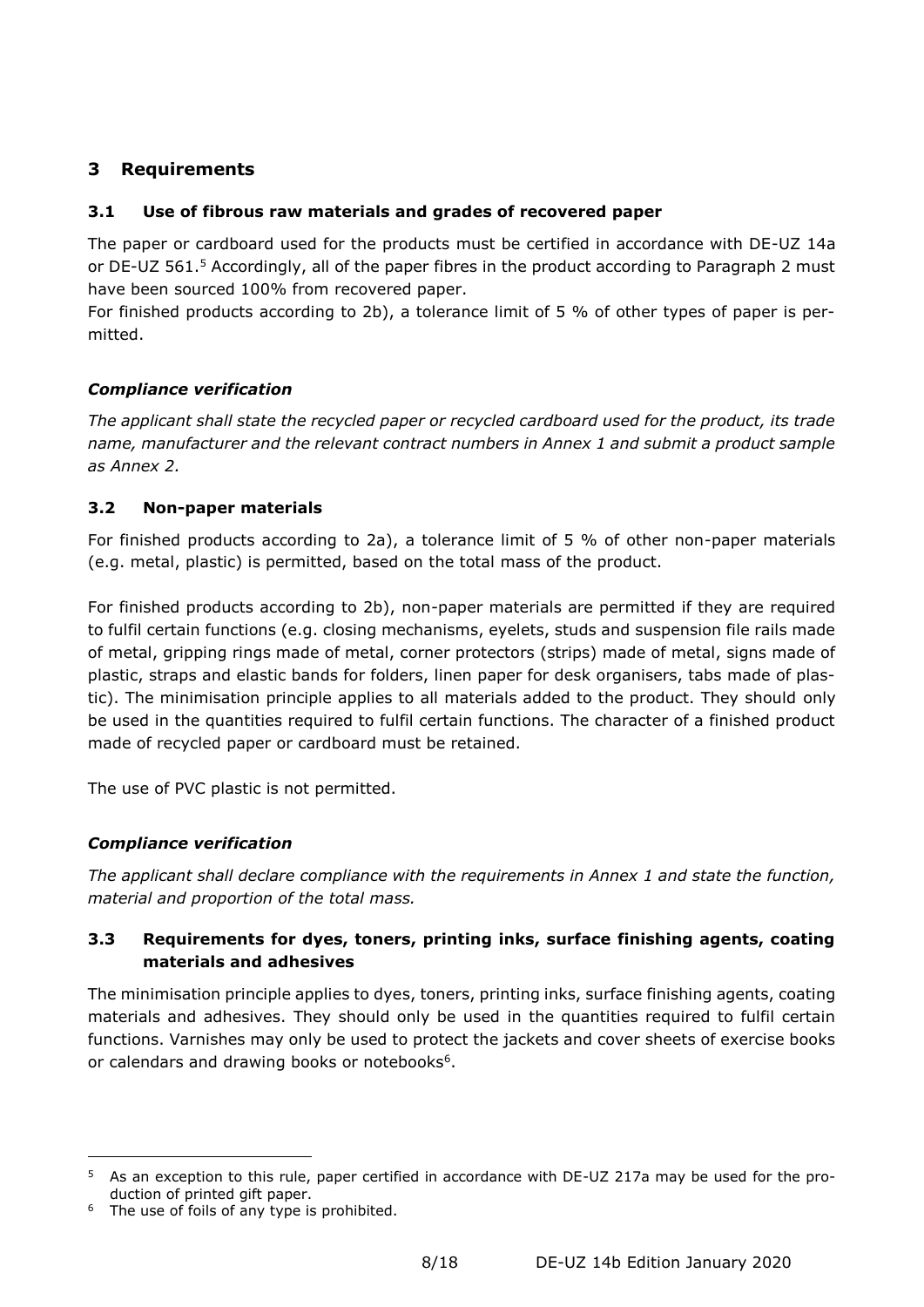It is not permitted to add any dyes, toners, printing inks, surface finishing agents, coating materials and adhesives which according to the criteria of Regulation (EC) No. 1272/2008<sup>7</sup> are assigned the following H Phrases named in the table or which meet the criteria for such classification<sup>8</sup> or are classified as carcinogenic, mutagenic or reprotoxic in the currently valid version of TRGS 905<sup>9</sup>. The requirement relates to the labelling of the substance or mixture and not to the individual substances they contain. The dyes, toners, printing inks, surface finishing agents, coating materials and adhesives substances may not contain any substances which are identified as particularly alarming under the European Chemicals Regulation REACH (1907/2006/EC) and which have been incorporated into the list drawn up in accordance with Article 59, Paragraph 1 of the REACH Regulation (so-called SVHC list of candidates). The version of the list of candidates at the time of application is valid.

| <b>EC Regulation</b><br>1272/2008 (CLP-<br><b>Regulation</b> ) | <b>Wording</b>                                                           |  |  |  |  |  |  |  |
|----------------------------------------------------------------|--------------------------------------------------------------------------|--|--|--|--|--|--|--|
| <b>Toxic substances</b>                                        |                                                                          |  |  |  |  |  |  |  |
| H300                                                           | Fatal if swallowed.                                                      |  |  |  |  |  |  |  |
| H301                                                           | Toxic if swallowed.                                                      |  |  |  |  |  |  |  |
| H304                                                           | May be fatal if swallowed and enters airways.                            |  |  |  |  |  |  |  |
| H310                                                           | Fatal in contact with skin.                                              |  |  |  |  |  |  |  |
| H311                                                           | Toxic in contact with skin.                                              |  |  |  |  |  |  |  |
| H330                                                           | Fatal if inhaled.                                                        |  |  |  |  |  |  |  |
| H331                                                           | Toxic if inhaled.                                                        |  |  |  |  |  |  |  |
| Carcinogenic, mutagenic and reprotoxic substances              |                                                                          |  |  |  |  |  |  |  |
| H340                                                           | May cause genetic defects.                                               |  |  |  |  |  |  |  |
| H341                                                           | Suspected of causing genetic defects.                                    |  |  |  |  |  |  |  |
| H350                                                           | May cause cancer.                                                        |  |  |  |  |  |  |  |
| H350i                                                          | May cause cancer if inhaled.                                             |  |  |  |  |  |  |  |
| H35110                                                         | Suspected of causing cancer.                                             |  |  |  |  |  |  |  |
| <b>H360F</b>                                                   | May damage fertility.                                                    |  |  |  |  |  |  |  |
| <b>H360D</b>                                                   | May damage the unborn child.                                             |  |  |  |  |  |  |  |
| H360FD                                                         | May damage fertility. May damage the unborn child.                       |  |  |  |  |  |  |  |
| H360Fd                                                         | May damage fertility. Suspected of damaging the unborn child.            |  |  |  |  |  |  |  |
| <b>H360Df</b>                                                  | May damage the unborn child. Suspected of damaging fertility.            |  |  |  |  |  |  |  |
| H361f                                                          | Suspected of damaging fertility.                                         |  |  |  |  |  |  |  |
| H361d                                                          | Suspected of damaging the unborn child.                                  |  |  |  |  |  |  |  |
| H361fd                                                         | Suspected of damaging fertility. Suspected of damaging the unborn child. |  |  |  |  |  |  |  |
| <b>Other potential hazards</b>                                 |                                                                          |  |  |  |  |  |  |  |
| H362                                                           | May cause harm to breast fed children.                                   |  |  |  |  |  |  |  |

| Table 1: H Phrases according to the CLP Regulation |  |  |  |  |
|----------------------------------------------------|--|--|--|--|
|----------------------------------------------------|--|--|--|--|

-

<sup>7</sup> Regulation (EC) No. 1272/2008 on classification, labelling and packaging of substances and mixtures (CLP Regulation).

<sup>&</sup>lt;sup>8</sup> The harmonized classifications and labellings of dangerous substances can be found in Part 3 of Annex VI to Regulation (EC) No 1272/2008 (GHS Regulation). Table 3.1 lists classifications and labellings using H Phrases; the GHS Regulation can be found, for example, at: [http://www.reach-info.de/ghs.](about:blank)

<sup>9</sup> [https://www.baua.de/DE/Angebote/Rechtstexte-und-Technische-Regeln/Regelwerk/TRGS/TRGS-](about:blank)[905.html](about:blank)

<sup>&</sup>lt;sup>10</sup> An exception is made for titanium dioxide because its classification is only based on the respirable dust.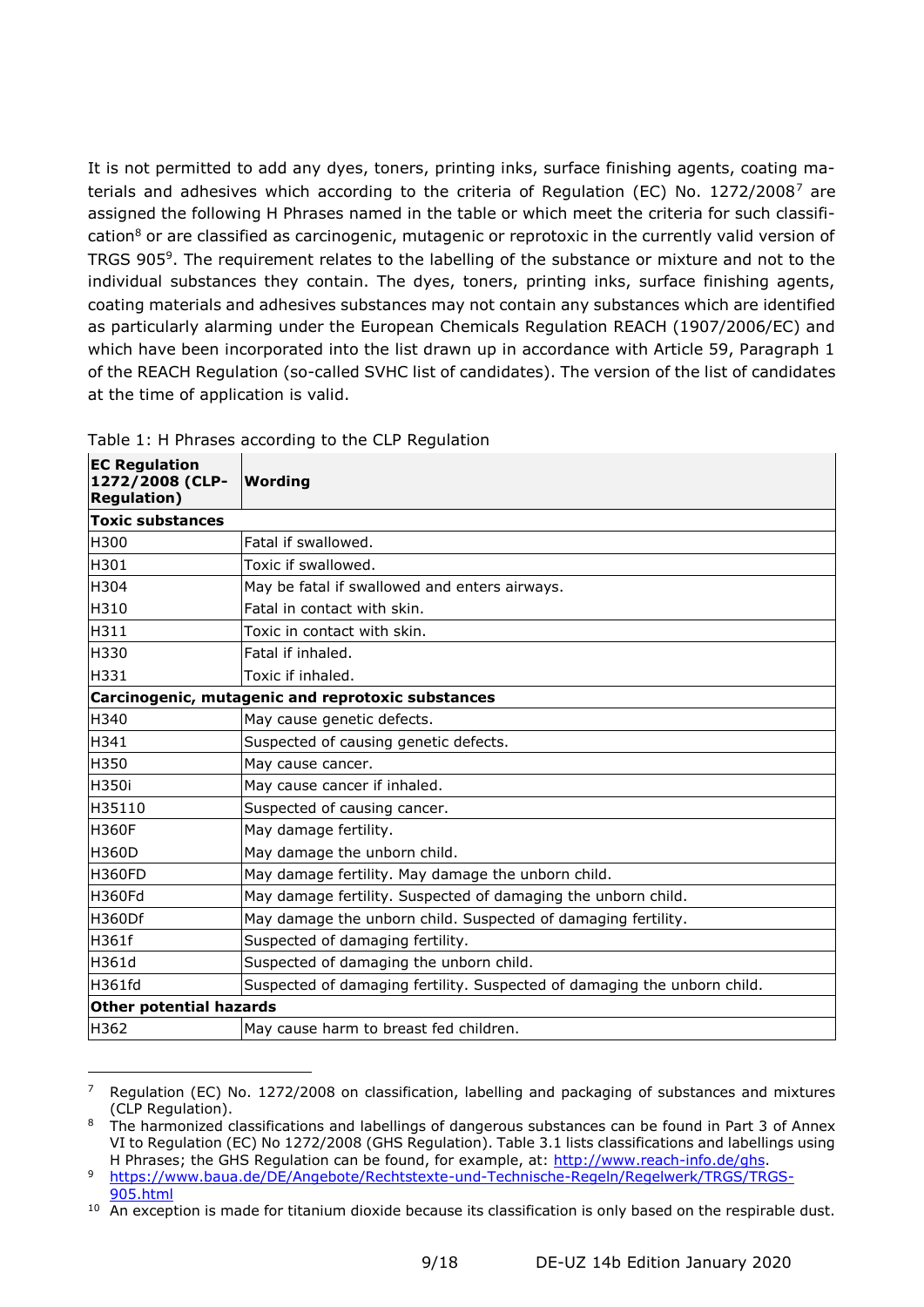| <b>EC Regulation</b><br>1272/2008 (CLP-<br><b>Regulation</b> ) | <b>Wording</b>                                                     |
|----------------------------------------------------------------|--------------------------------------------------------------------|
| H370                                                           | Causes damage to organs.                                           |
| H371                                                           | May cause damage to organs.                                        |
| H372                                                           | Causes damage to organs through prolonged or repeated exposure.    |
| H373                                                           | May cause damage to organs through prolonged or repeated exposure. |
| H400                                                           | Very toxic to aquatic life.                                        |
| H410                                                           | Toxic to aquatic organisms.                                        |
| H411                                                           | Toxic to aquatic organisms with long-lasting effects.              |
| H412                                                           | Harmful to aquatic organisms with long lasting effects.            |
| H413                                                           | May cause long lasting harmful effects to aquatic organisms.       |
| EUH059                                                         | Hazardous to the ozone layer.                                      |

#### *Compliance verification*

*The applicant shall declare compliance with the requirement in Annex 1 and submit declarations from the suppliers of the dyes, toners, printing inks, surface finishing agents, coating materials and adhesives in Annex 4. The relevant data sheets (Annex 3) shall be provided via the web portal [\(https://portal.ral-umwelt.de/\)](about:blank). The safety data sheets (SDS) should not be more than 2 years old. If the SDS are more than 2 years old, the supplier must confirm that they are the latest versions of the SDS.*

## <span id="page-9-0"></span>**3.4 Azo dyes and pigments in colourants**

In accordance with Appendix B, no azo dyes or pigments in colourants that can cleave to one of the amines stated in Regulation (EC) No. 1907/2006, Annex XVII, Appendix 8 and 9 or in TRGS  $614<sup>11</sup>$  may be added.

#### *Compliance verification*

*The applicant shall submit declarations from the suppliers of the dyes, toners, printing inks and varnishes as Annex 4. The relevant data sheets (Annex 3) shall be provided via the web portal [\(https://portal.ral-umwelt.de/\)](about:blank). The safety data sheets (SDS) should not be more than 2 years old. If the SDS are more than 2 years old, the supplier must confirm that they are the latest versions of the SDS.*

#### <span id="page-9-1"></span>**3.5 Heavy metals**

The following heavy metals must not be added to dyes, toners, printing inks and varnishes as a constituent component (dye, pigment, siccative): lead, cadmium, chromium VI, cobalt, mercury, nickel, and copper compounds with the exception of copper phthalocyanine.

#### *Compliance verification*

-

*The applicant shall submit declarations from the suppliers of the dyes, toners, printing inks and varnishes as Annex 4. The relevant data sheets (Annex 3) shall be provided via the web portal* 

<sup>11</sup> [https://www.baua.de/DE/Angebote/Rechtstexte-und-Technische-Regeln/Regelwerk/TRGS/TRGS-](about:blank)[614.html](about:blank)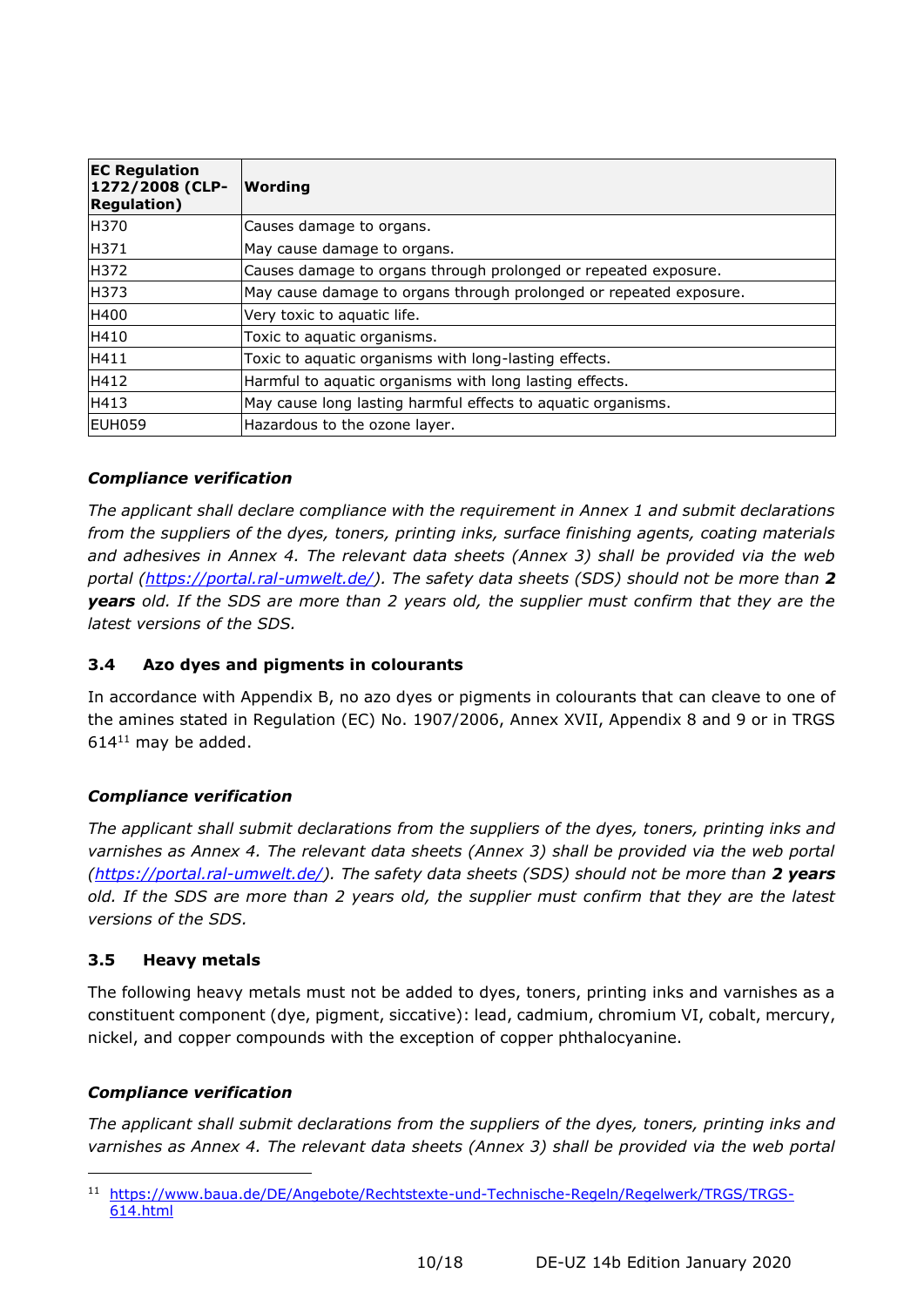*[\(https://portal.ral-umwelt.de/\)](about:blank). The safety data sheets (SDS) should not be more than 2 years old. If the SDS are more than 2 years old, the supplier must confirm that they are the latest versions of the SDS.*

#### <span id="page-10-0"></span>**3.6 Hydrocarbons in printing inks**

In order to avoid unhealthy impurities during the reuse of paper fibres, the following requirements should be fulfilled during the printing of products according to Paragraph 2:

- In the case of aliphatic hydrocarbons, only those substances with a chain length of C10 to C20 may be used. In addition, the following high-molecular compounds without solvent properties may be used if they have a carbon number greater then C30 and the proportion of those with a carbon number of C20 to C30 does not exceed a maximum of 1.5 %: microcrystalline waxes, Vaseline, polyolefin waxes, paraffin waxes or Fischer-Tropsch waxes.
- Only those printing inks in which less than 1 % by mass of aromatic hydrocarbons sourced from mineral oil are used as constituent ingredients may be used. In addition, the defined limits for PAH that are regulated in Annex 17, No. 50 of the REACH Regulation are valid. This requirement also applies if the paper products are designed using colour or are dyedthrough with colour.

#### *Compliance verification*

*The applicant shall submit declarations from the suppliers of the dyes, toners, printing inks and varnishes as Annex 4. If requested by RAL gGmbH, the applicant shall submit the ingredients used in the formulations for the printing inks and varnishes. The relevant data sheets (Annex 3) shall be provided via the web portal [\(https://portal.ral-umwelt.de/\)](about:blank). The safety data sheets (SDS) should not be more than 2 years old. If the SDS are more than 2 years old, the supplier must confirm that they are the latest versions of the SDS.*

#### <span id="page-10-1"></span>**3.7 Diisobutyl phthalate (DIBP)**

No adhesives containing DIBP may be used to manufacture products according to Paragraph 2.

#### *Compliance verification*

*The applicant shall submit declarations from the suppliers of the adhesives as Annex 4. The*  relevant data sheets (Annex 3) shall be provided via the web portal [\(https://portal.ral-um](about:blank)*[welt.de/\)](about:blank). The safety data sheets (SDS) should not be more than 2 years old. If the SDS are more than 2 years old, the supplier must confirm that they are the latest versions of the SDS.*

#### <span id="page-10-2"></span>**3.8 Products for children**

Products according to Paragraph 2 that are primarily produced for children must also comply with the requirements in DIN EN 71-3 "Safety of toys".

#### *Compliance verification*

*The applicant shall declare compliance with the requirements in Annex 1.*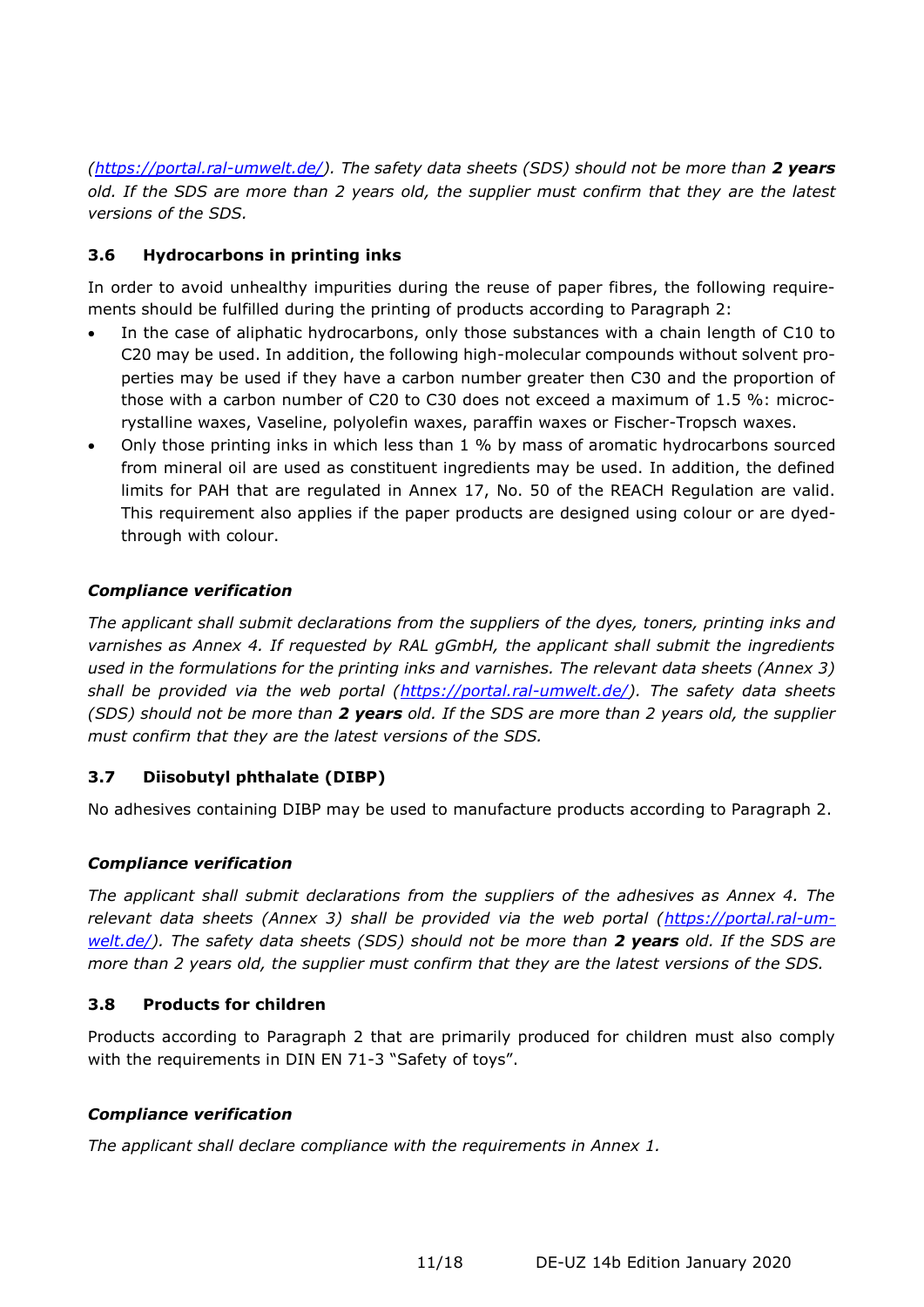## <span id="page-11-0"></span>**3.9 Recyclability**

Finished products according to Paragraph 2 must meet the highest standards with respect to recyclability. The recyclability of the products is assessed based on the following factors: deinkability, separability of adhesive applications and repulpability.

## <span id="page-11-1"></span>**3.9.1 Deinkability**

Finished products produced in accordance with 2a) must be deinkable<sup>12</sup>. The product must comply with the recyclability requirements of the European Paper Recycling Council (EPRC). An exception applies here to gift paper, anti-adhesive paper for labels and sticky notes. Information must be provided on the back of the anti-adhesive paper for labels or on its packaging to indicate that this paper should be disposed of as residual waste.

The deinkability of the products must be tested in accordance with

• INGEDE Method 11: Deinkability test (version: January 2018).

The evaluation of the recyclability of the product is carried out in accordance with the guidelines of the EPRC using deinking scorecards for deinkability<sup>13</sup>.

## <span id="page-11-2"></span>**3.9.2 Separability of adhesive applications**

Any adhesive applications on finished products according to 2a) and 2b) must be removable. The following requirements apply:

a) Finished products according to 2a):

The test method for evaluating the separability of adhesive applications is:

• INGEDE Method 12: Testing of adhesive applications (version: January 2013).

The evaluation of the recyclability of the product must be carried out in accordance with the guidelines of the EPRC using scorecards for the removability of adhesive applications<sup>14</sup>. Redispersible and water soluble adhesive applications are exempt from the test according to INGEDE Method 12.

Hot melt adhesives based on vinyl acetate vinyl acetate (EVA) or polyolefine (PO) must comply with the following application conditions:

- Softening temperature of the adhesive (according to R&B):  $\geq 68$  °C
- Thickness of the adhesive application (non-reactive adhesive):  $\geq 120 \mu m$
- Thickness of the adhesive application (reactive adhesive):  $\geq 60 \text{ }\mu\text{m}$
- Horizontal expansion of the adhesive application (every direction): 1.6 mm.

-

 $12$  this requirement does not apply to finished products made of coloured paper and cardboard.

<sup>13</sup> [http://www.paperforrecycling.eu/download/178/](about:blank)

<sup>14</sup> http://www.paperforrecycling.eu/download/633/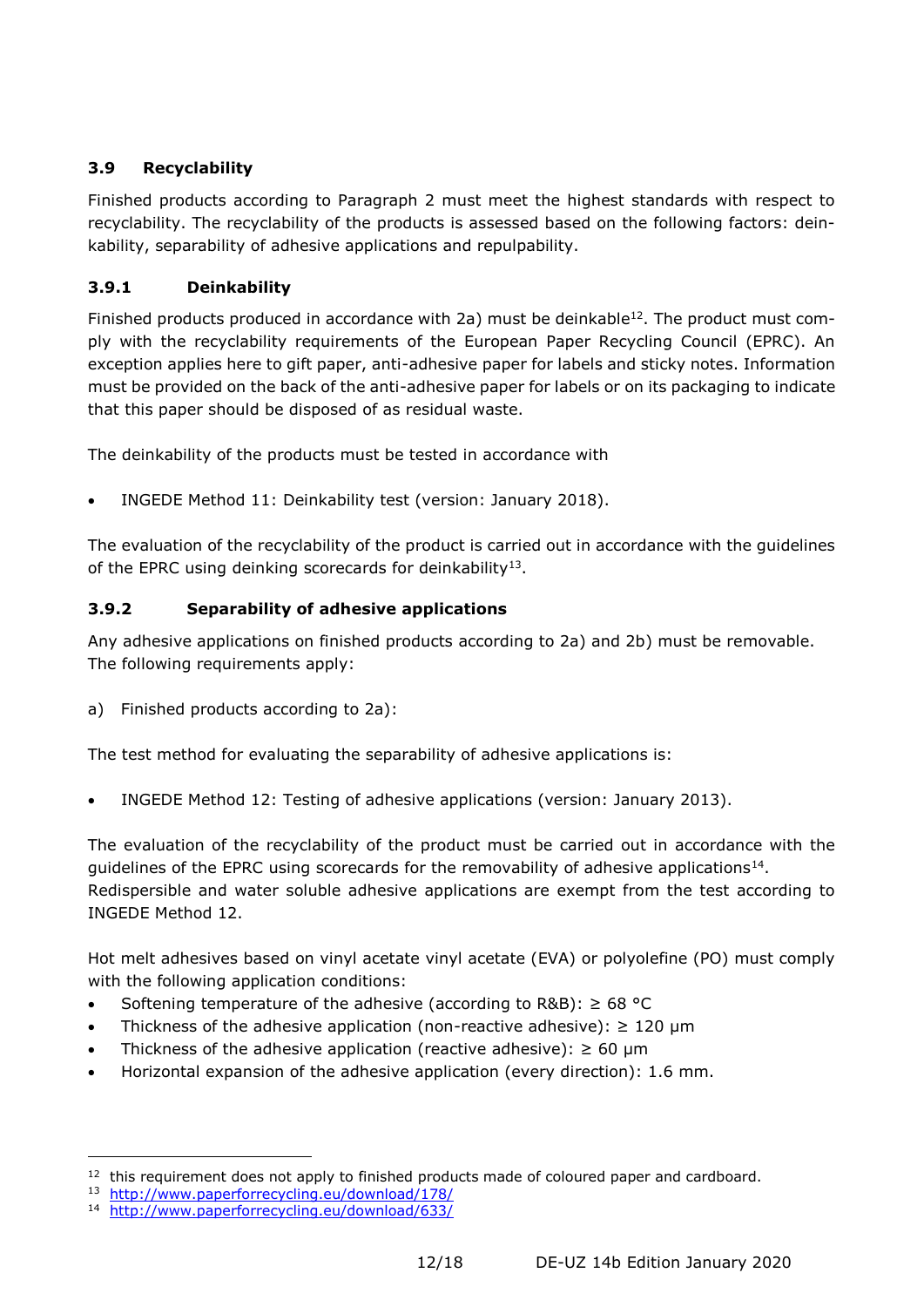b) Finished products according to 2b):

The test method for evaluating the separability of adhesive applications is:

• PTS Method RH 021/97 (edition from October 2021) for category II (packaging paper and packaging material).

The evaluation must be carried out using the sheet adhesion test. The finished product must pass the sheet adhesion test.

The finished product must comply with the recyclability requirements according to PTS Method RH 021/97 with respect to repulpability and the easy removal of non-paper components.

## <span id="page-12-0"></span>**3.9.3 Repulpability**

Finished products according to 2b) must be repulpable. They must comply with the recyclability requirements in:

• PTS Method RH 021/97 (edition from October 2021) for category II (packaging paper and packaging material).

As an exception to the recyclability requirements contained in PTS Method RH 021/97, the total dry residue (non-paper components of the product plus the sorting residue including non-repulpable paper components on a 0.7 mm perforated plate) must not exceed 15 % by mass.

The PTS Method rates the product design as being in need of improvement if it has a total dry residue of between 20% and 50%. This rating is not relevant for these Basic Award Criteria.

## *Compliance verification*

-

*The applicant shall declare compliance with the requirements 3.9.1, 3.9.2 and 3.9.3 in Annex 1. For finished products according to 2a), the applicant shall submit test reports from independent test institutes on deinkability (Annex 5) and separability of adhesive particles (Annex 6), in which compliance with the requirement is confirmed by the test institutes. The adhesive manufacturer shall declare whether the adhesive application is redispersible (Annex 4). Further information on the deinkability and removability of the adhesives can be found in Appendix A to the Basic Award Criteria for DE-UZ 195<sup>15</sup> .*

*For finished products according to 2b), the applicant shall declare compliance with the requirements in Annex 1 and submit a test report from an independent testing institute for the removability of adhesive particles (Annex 6) and the repulpability (Annex 7) in which compliance with the requirements is confirmed by the testing institute.*

<sup>15</sup> [https://produktinfo.blauer-engel.de/uploads/criteriafile/de/DE-UZ%20195-201501-de%20Krite](about:blank)[rien.pdf](about:blank)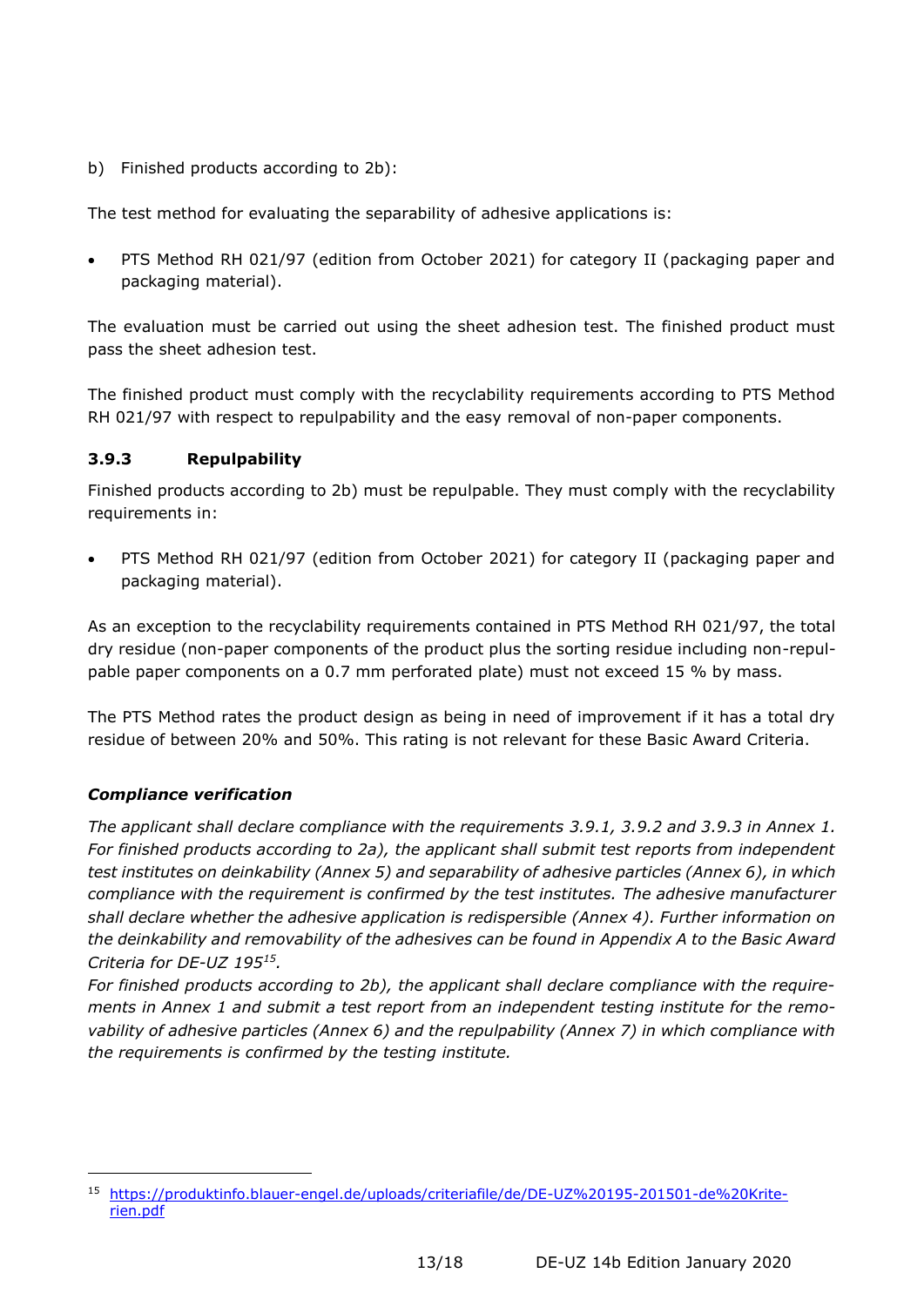#### <span id="page-13-0"></span>**3.10 Fitness for use**

The finished products must be fit for use. If relevant DIN standards include technical requirements for individual products, these must be observed in the versions valid at the time of application.

#### *Compliance verification*

*The applicant shall declare compliance with the requirements in Annex 1. The applicant can use national or sector standards to verify the product's fitness for use.*

## <span id="page-13-1"></span>**3.11 Outlook**

Any future revision of the environmental label will require verifications that renewable raw materials, which are used e.g. for the production of mineral oil-free printing inks, are obtained from responsible, GMO-free sources that are located in the local region as far as possible and have been tested by a suitable certification system. Requirements for energy consumption and waste will be added in the next revision.

## <span id="page-13-2"></span>**4 Applicants and Parties Involved**

Manufacturers or distributors of final products according to Paragraph 2 shall be eligible for application.

Parties involved in the award process are:

- RAL gGmbH to award the Blue Angel Environmental Label,
- the federal state being home to the applicant's production site,
- Umweltbundesamt (German Environmental Agency) which after the signing of the contract receives all data and documents submitted in applications for the Blue Angel in order to be able to further develop the Basic Award Criteria.

## <span id="page-13-3"></span>**5 Use of the Environmental Label**

The use of the Environmental Label by the applicant is governed by a contract on the use of the Environmental Label concluded with RAL gGmbH.

Within the scope of such contract, the applicant undertakes to comply with the requirements under Paragraph 3 while using the Environmental Label.

Contracts on the Use of the Environmental Label are concluded to fix the terms for the certification of products under Paragraph 2. Such contracts shall run until December 31, 2026.

They shall be extended by periods of one year each, unless terminated in writing by March 31, 2026 or March 31 of the respective year of extension.

After the expiry of the contract, the Environmental Label may neither be used for labelling nor for advertising purposes. This regulation shall not affect products being still in the market.

The applicant (manufacturer) shall be entitled to apply to RAL gGmbH for an extension of the right to use the ecolabel on the product entitled to the label if it is to be marketed under another brand/trade name and/or other marketing organisations.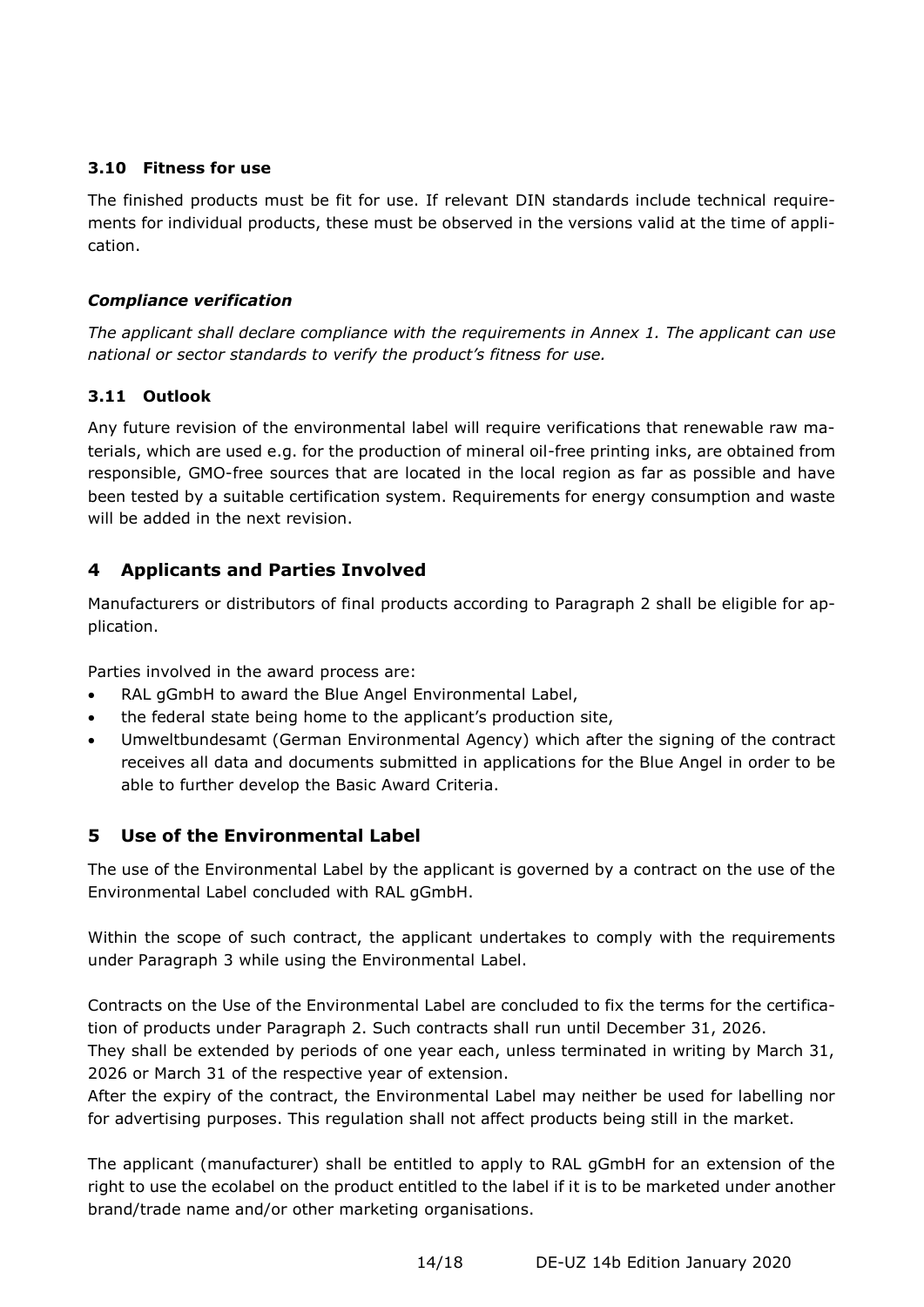The Contract on the Use of the Environmental Label shall specify:

- Applicant (manufacturer/distributor)
- Brand/trade name, product description
- Distributor (label user), i.e. the above-mentioned marketing organisations.

© 2022 RAL gGmbH, Bonn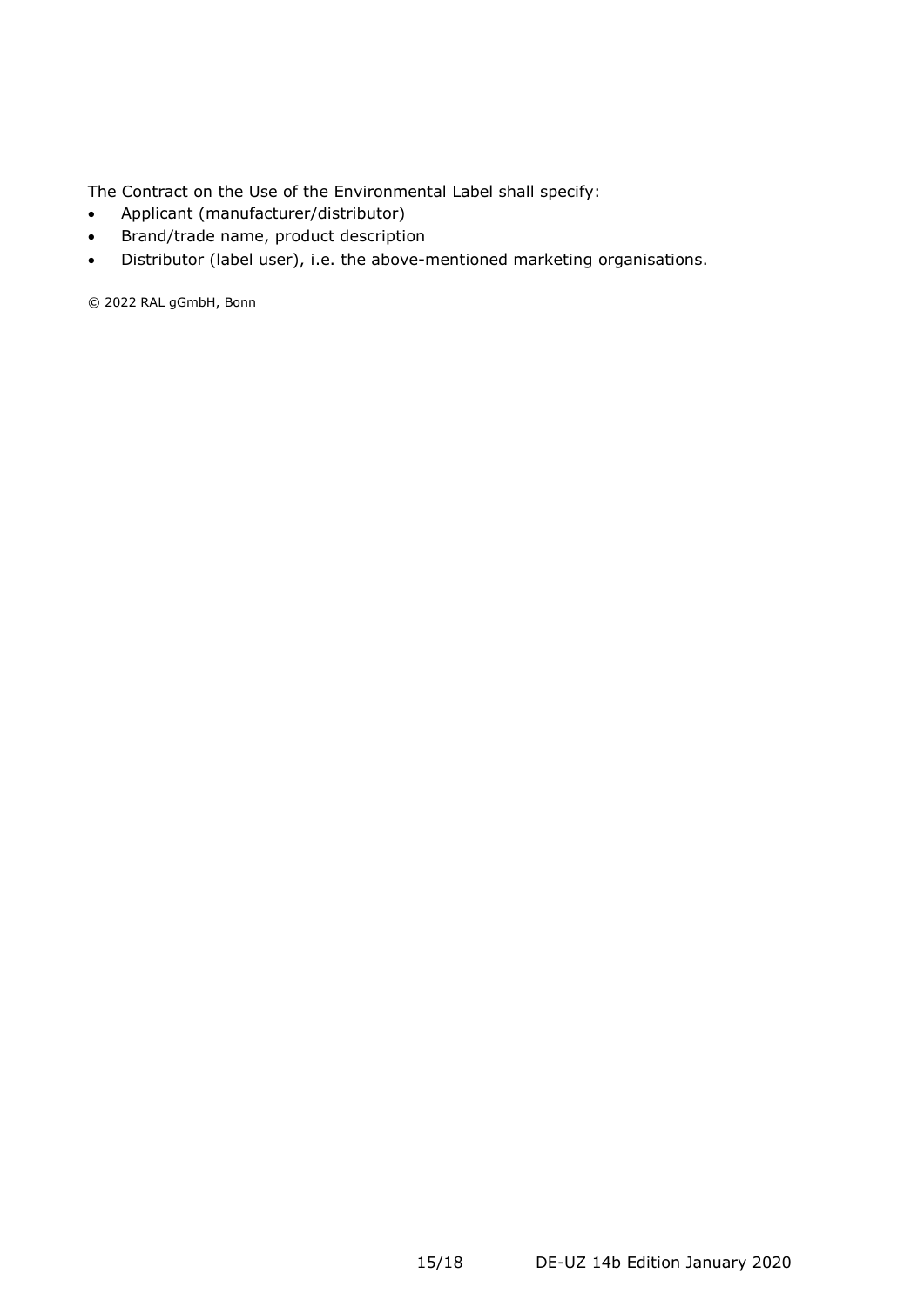## <span id="page-15-0"></span>**Appendix A Cited legislations and standards, literature**

The currently valid versions of the relevant regulations and standards at the time of application apply, unless reference is made to a particular version of the regulation or standard in the criteria.

Commission Regulation (EU) No 1272/2013 of 6 December 2013 amending Annex XVII to Regulation (EC) No 1907/2006 of the European Parliament and of the Council on the Registration, Evaluation, Authorisation and Restriction of Chemicals (REACH) as regards polycyclic aromatic hydrocarbons (Text with EEA relevance)

DIN EN 643:2014-11 Paper and board - European list of standard grades of paper and board for recycling

DIN EN 71-3:2019-08 Safety of toys - Part 3: Migration of certain elements

INGEDE Method 11 Assessment of Print Product Recyclability – Deinkability Test (version: January 2018)

INGEDE Method 12 Assessing the Recyclability of Printed Products — Testing of Fragmentation Behaviour of Adhesive Applications (version: January 2013)

ISO 2471:2008 Paper and board - Determination of opacity (paper backing) - Diffuse reflectance method

PTS Method RH 021/97, Edition 2012, Category I, "Prüfung von Roh-, Halb- und Hilfsstoffen der Papiererzeugung. Kennzeichnung der Rezyklierbarkeit von Packmitteln aus Papier, Karton und Pappe sowie grafischen Druckerzeugnissen" (Testing raw, semi-finished and auxiliary substances in paper production, labelling of the recyclability of packagings made from paper, paperboard and cardboard, as well as graphic printed matter)

Regulation (EC) No. 1907/2006 of the European Parliament and of the Council of 18 December 2006 concerning the Registration, Evaluation, Authorisation and Restriction of Chemicals (REACH), establishing a European Chemicals Agency, amending Directive 1999/45/EC and repealing Council Regulation (EEC) No 793/93 and Commission Regulation (EC) No 1488/94 as well as Council Directive 76/769/EEC and Commission Directives 91/155/EEC, 93/67/EEC, 93/105/EC and 2000/21/EC

Regulation (EC) No. 1272/2008 of the European Parliament and of the Council of 16 December 2008 on classification, labelling and packaging of substances and mixtures, amending and repealing Directives 67/548/EEC and 1999/45/EC, as well as amending Regulation (EC) No. 1907/2006

TRGS 614 Restrictions on use for azo dyes, which may release aromatic amines classified as carcinogens

TRGS 905 Directory of carcinogenic, mutagenic or teratogenic substances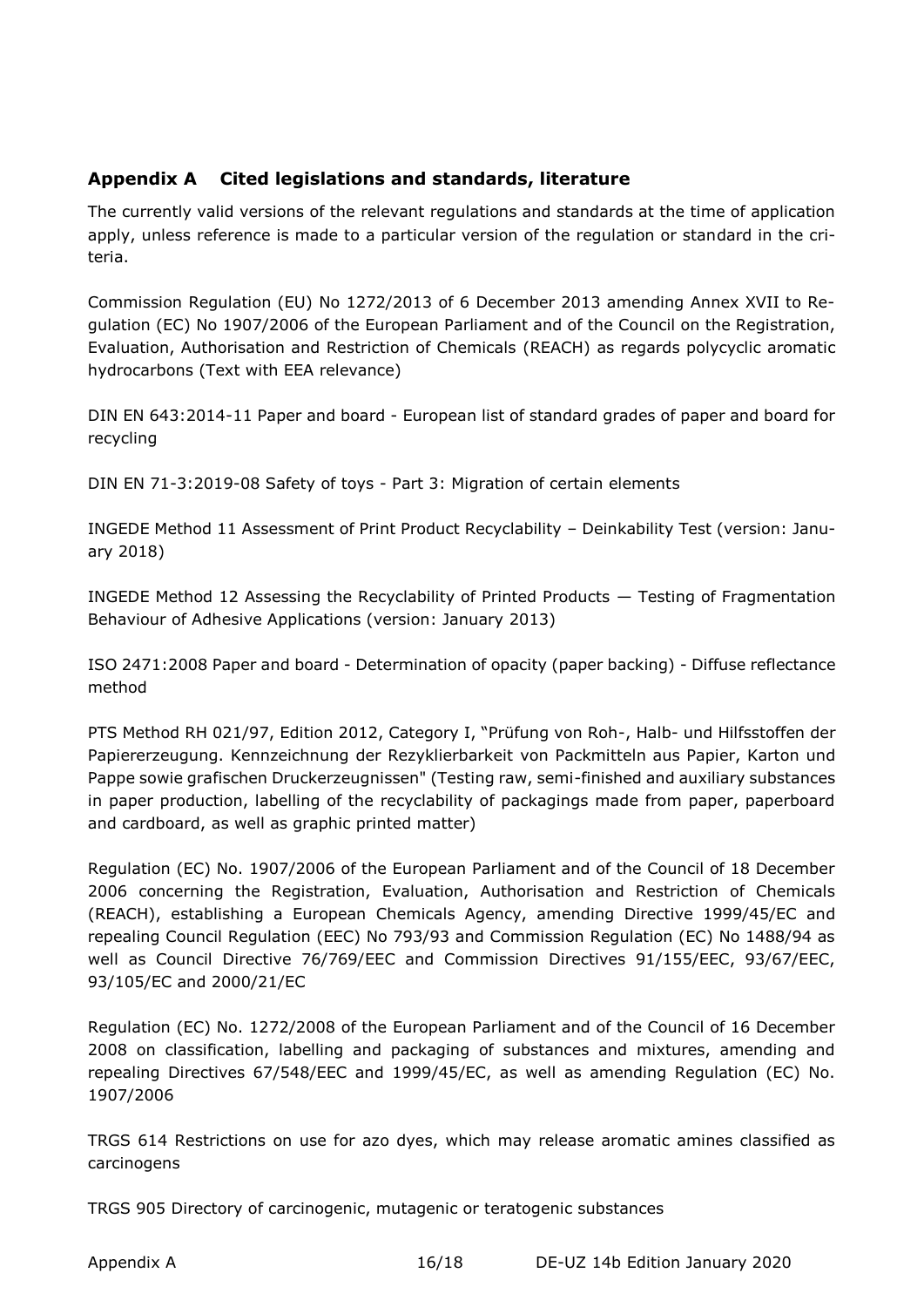UNE-EN ISO 536:2013 Paper and board - Determination of grammage